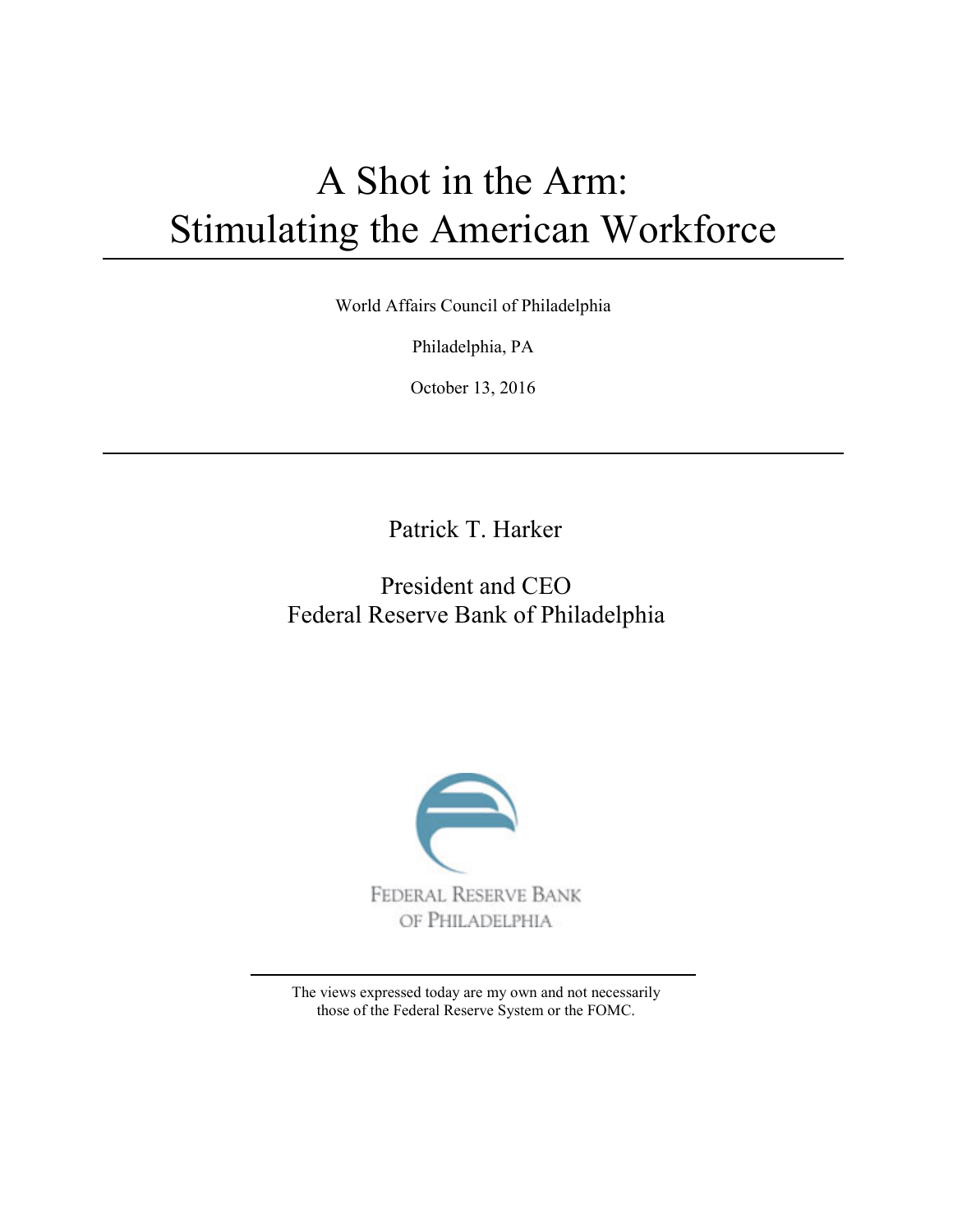#### **A Shot in the Arm: Stimulating the American Workforce**

World Affairs Council of Philadelphia Philadelphia, PA October 13, 2016

Patrick T. Harker President and Chief Executive Officer Federal Reserve Bank of Philadelphia

Good morning, it's a pleasure to be here.

I'm Pat Harker, president of the Federal Reserve Bank of Philadelphia, and a lot of people have no idea what that means.

I'm sure most of you do, or you likely wouldn't be here. But if you'll bear with me, I'm going to spend the first couple of minutes today on a brief overview of the Federal Reserve System and the role we play in the economy. The Fed has been the subject of a lot of talk and debate lately, so it seems like a good time to revisit the basics.

Since I'm wading into the subject of public commentary, I should deliver the standard Fed disclaimer now: I'm speaking for myself today, and my views do not necessarily reflect those of anyone else within the Federal Reserve System.

## **The Fed: An Overview**

The Fed has been criticized in the past for the quality of our communication. Some of this criticism is about the way we signal our intentions about policy, but some of it is really about the fact that we can't seem to speak in sentences shorter than 70 words. And we're fond of terms like, "downward nominal wage rigidity," which don't do much to capture the public's attention.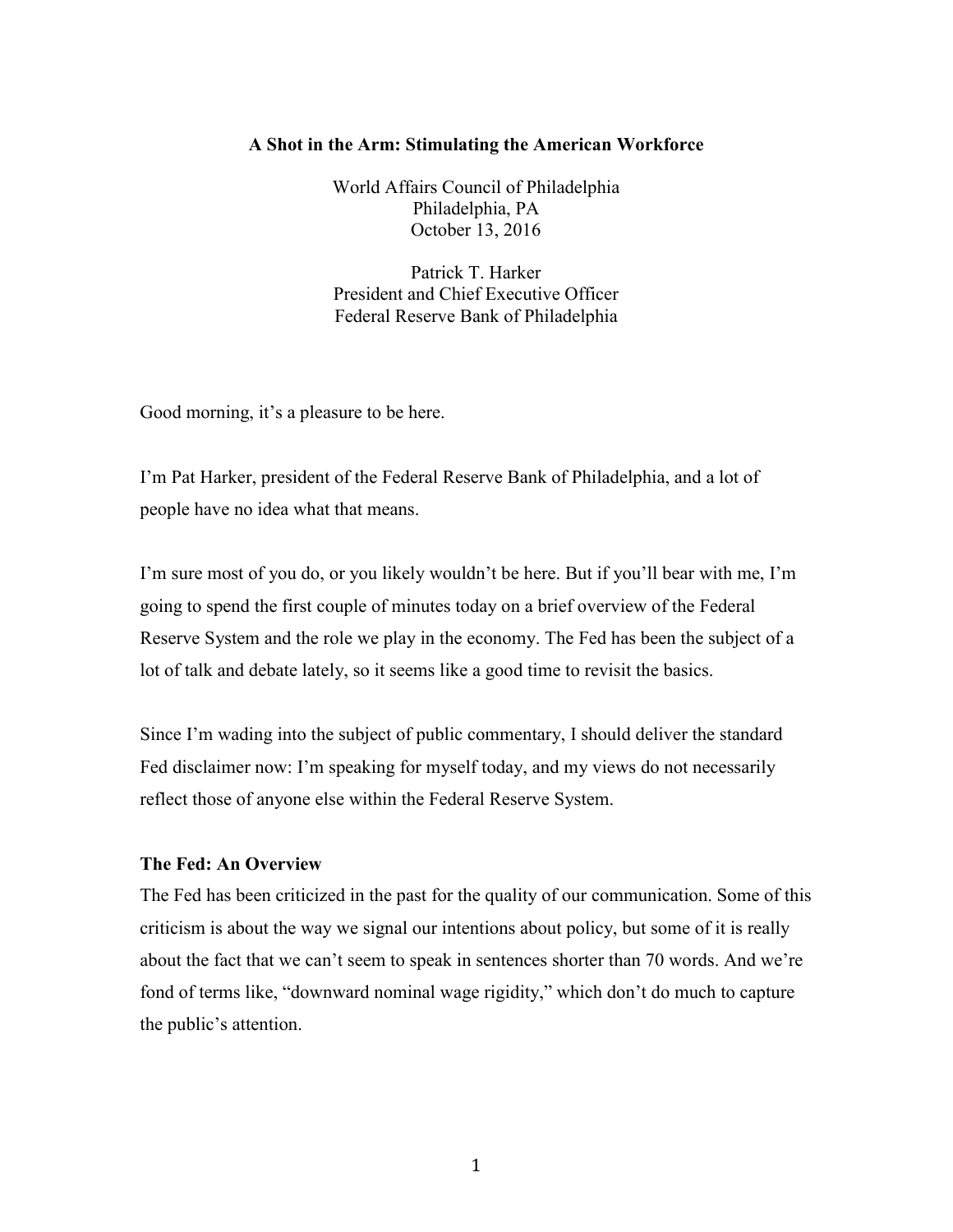So, I'd like to speak to you plainly, I hope, and directly about what the Fed is doing and the current economic conditions. I'll talk in more detail about some of the issues that are at the forefront of the national conversation. And I'll address some of the factors that can help change the trajectory of the economy.

First off, the overview. There are 12 regional Federal Reserve Banks around the country, each of which has a president, and a Board of Governors in Washington, D.C. We all meet every six weeks or so in D.C. for the FOMC, the Federal Open Market Committee, to make a decision about what we're going to  $d\sigma$  — or not  $d\sigma$  — about monetary policy. The 12 presidents don't always have a vote ― although New York always does, as do the governors ― but we all participate in the discussion. The structure of the Fed is different than most nations' central banks, which is beneficial for a country so vast and varied.

I find two things particularly important about this structure. First, it gives voice to communities and industries all over the country, so we're not making policy through the lens of one myopic view. We're the world's third largest country, both by geographical size and by population, with a wide-ranging economy, and that's a lot to cover. The economy is very different in Seattle than it is in Camden, and it's important that we assess conditions on a District level as well as a macro one. Second is that it adds a richness of perspective to the discussion because we all have different backgrounds, different ways of looking at the data, and different methods by which we judge economic outcomes. It helps to avoid groupthink.

Despite meeting in the most politically charged place in the country, politics actually never plays a role. The FOMC is just a bunch of policy wonks analyzing data so we can make the best decisions for the American economy.

Those decisions focus on achieving our two goals, which were set for us by Congress: maximum employment and price stability. When Fed officials and talking heads discuss the Fed's "dual mandate," that's what they're referring to here. The Fed is also rare among the world's central banks for having two goals; most just have a single focus.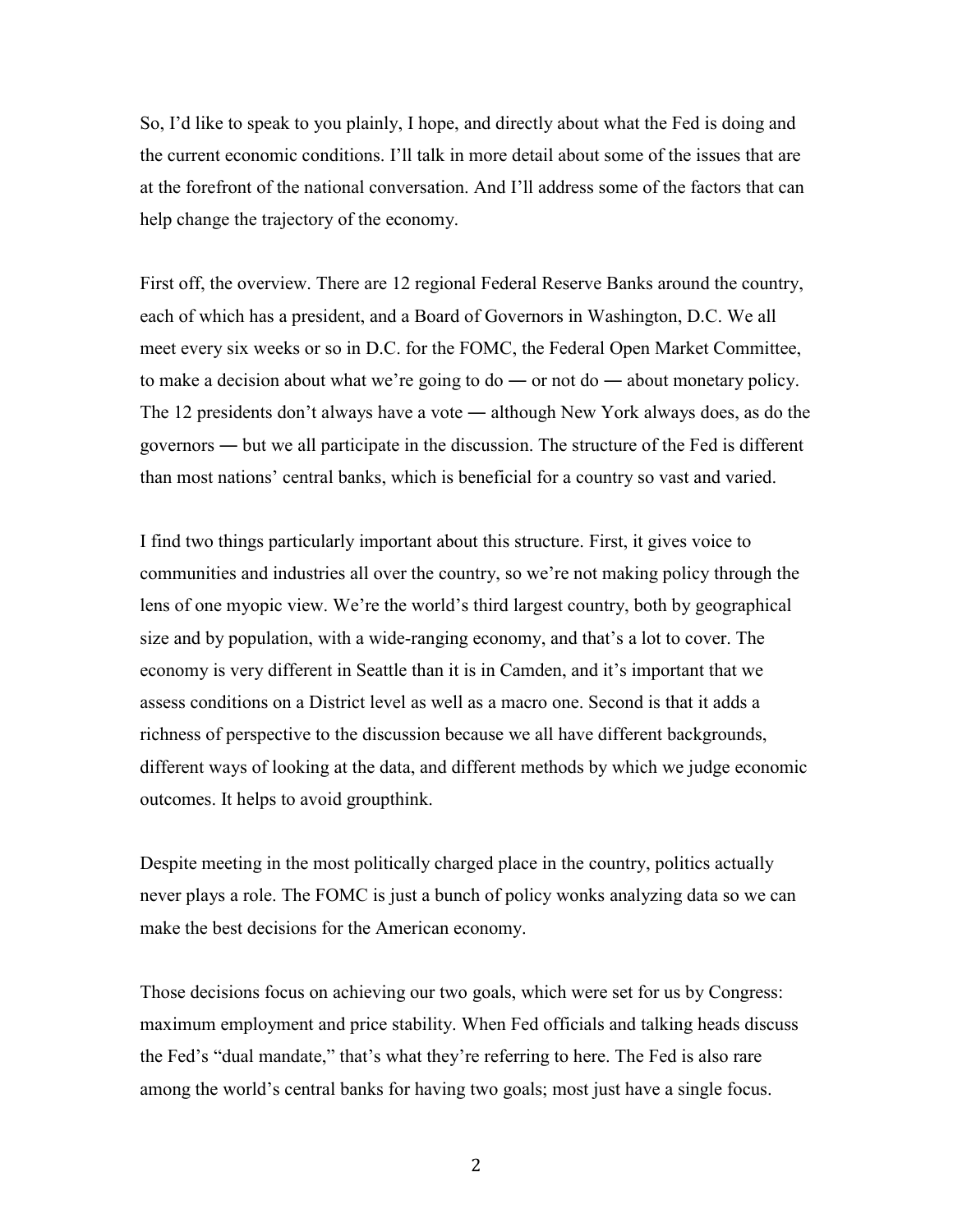It's not really the technical definition, but we think of maximum employment as more or less that the job market in the United States is good enough that you can find a job if you're looking.

Price stability is low and steady inflation.

Neither of the numbers associated with these goals is zero. The Fed has an inflation target rate of 2 percent; that is, we want prices to rise on average about 2 percent in the medium term. That should allow the economy to grow without devaluing your paycheck.

The labor market is measured in a variety of ways, but the number most frequently cited is the unemployment rate. Economists have an estimate of what's called the "natural rate" of unemployment, which is basically the rate we expect in a healthy economy. Currently, most people put it somewhere around 5 percent. It's not zero because the unemployment rate tracks people who are actively looking for jobs. So, when people graduate from school, for instance, or return to the workforce after taking time off to raise children, they're counted as unemployed while they search. And people get laid off and quit jobs all the time, so they're counted, too.

#### **Labor Force Participation in Greater Detail**

This gets me to the first issue that's receiving a lot of interest. You all know that we don't just determine the health of the labor market by one metric. You've probably heard a lot about the "real" or "hidden" unemployment rate lately. And I want to address that.

We are always circumspect when we look at these numbers because finding the pulse of the American workforce is important; it's not something we, as policymakers, are looking to dress up or obfuscate. Our goal is maximum employment, and we want to be sure we're achieving it. We're not affected by election cycles or influenced by politics, and that independence means we can focus on finding the best solutions possible.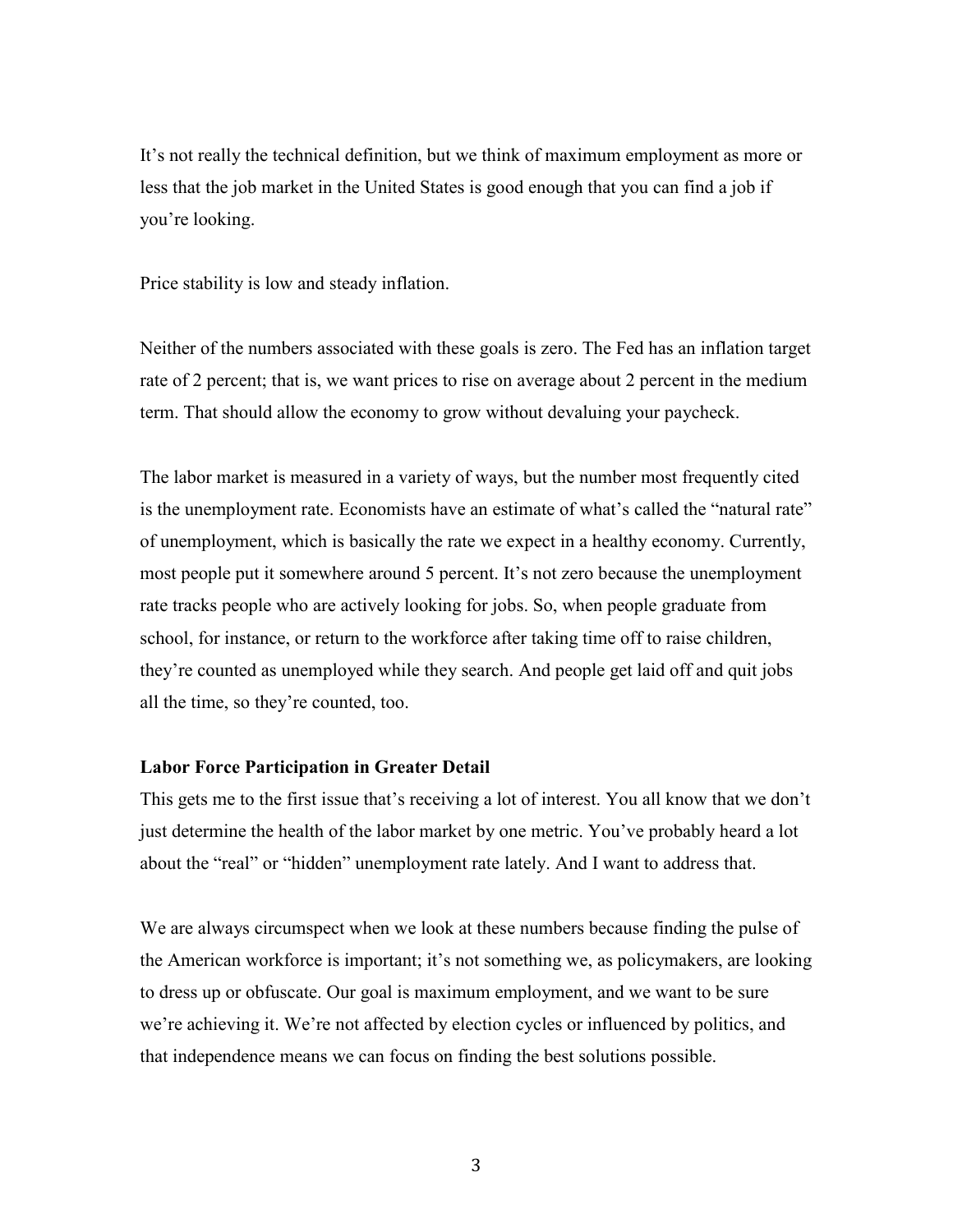There are many ways to look at the data, and they tell us different things. The unemployment rate I just referred to — technically called U3 unemployment — is currently at 5.0 percent, right about the natural rate. Despite frequent talk about a sub-par economy, we're actually doing pretty well. It's important to remember that during the worst of the recession, unemployment hit a 10 percent high.

The U6 measure — which takes U3 and adds people who are working part time but would like to be full time as well as people who say they want a job but have stopped looking ― is higher, at 9.7 percent. That's higher than we might expect but not drastically so.

Then there is the labor force participation rate, which has been the focus of a lot of recent discussion and debate.

The labor force participation rate looks at the number of people working in the U.S. as a proportion of the working-age population, which seems logical. But it is a very basic calculation, and the specifics might surprise you.

We define *working age* as everyone over the age of 16. That's a lot of people, and many of them aren't working for reasons that have nothing to do with the job market. My mother is part of that equation, even though no one would expect her to still be punching a timecard at her age. The high school and college students in the audience today are also counted, even though a lot of you aren't working because you're focused on your studies.

But there has been a lot of concern over the decline in participation. In particular, concern over the driving forces.

#### **Forces Behind the Declining Participation Rate**

Labor force participation can be affected by both "cyclical" and "structural" issues. That is, the rate can reflect the overall economy and its ups and downs ― the cycle of the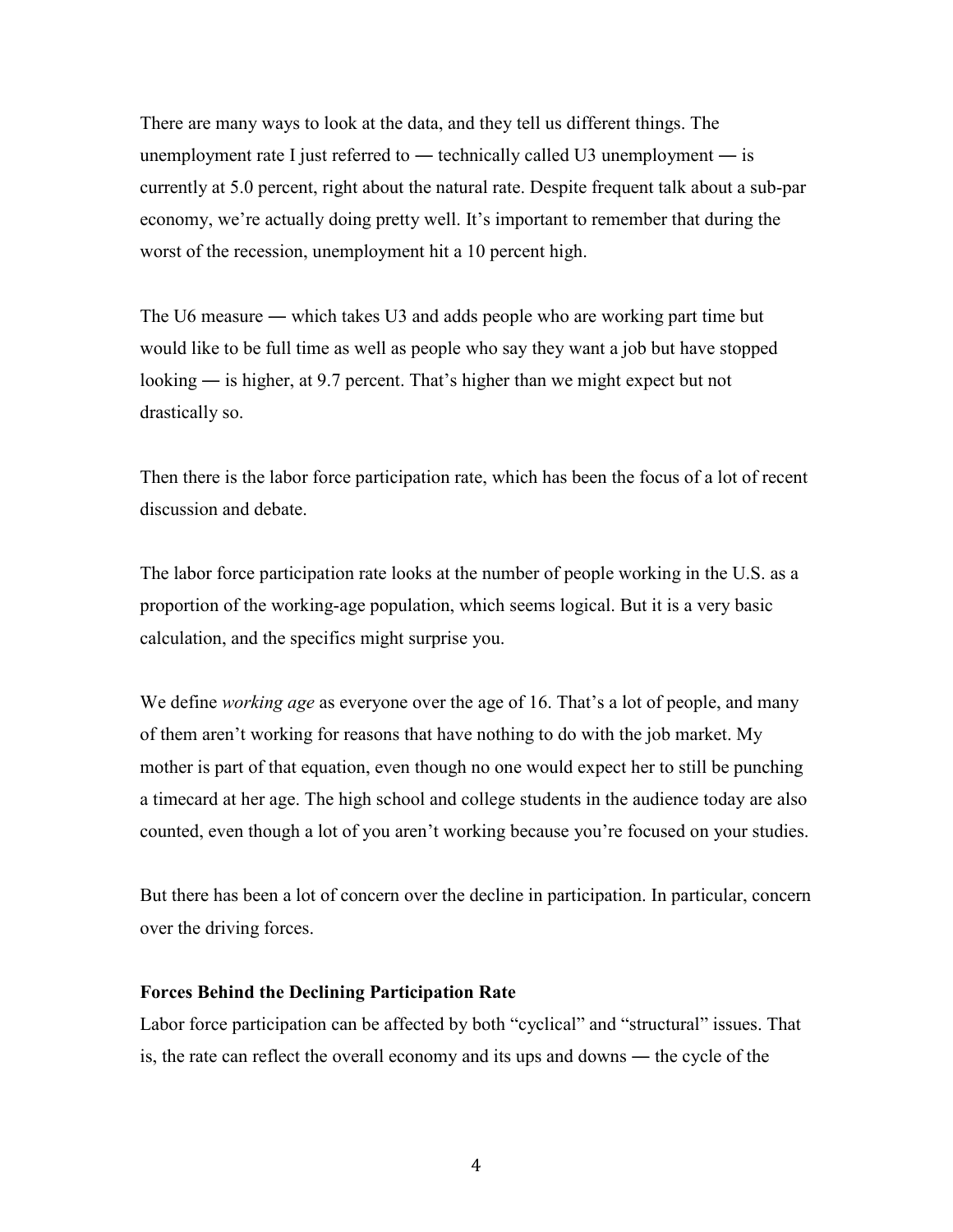economy ― or perhaps something that has shifted fundamentally in the structure of the labor market.

In the aftermath of the global financial crisis and subsequent recession, labor force participation plummeted as people were laid off and couldn't find new work. That's the unfortunate normal for recessions, which is worse in one as deep as the one we experienced. The deeper the recession, the longer it takes for people to find jobs, and a lot of them give up looking altogether. This time was no exception.

We hope and expect that those people will start job hunting again, once the economy picks back up. That's what would normally happen as a recovery continues its progress. But over the past six years, that hasn't happened to the extent we might have predicted. This raises the possibility of underlying issues or a hidden segment of the unemployed that we're not accounting for ― people who are still on the sidelines who might at some point rejoin the workforce.

Research by my staff shows that's not the case. They've found that the fall in the labor force participation rate is mostly due to demographic factors.<sup>[1](#page-5-0)</sup>

The most influential impact is coming from the first wave of baby boomers starting to retire. This generation will be the biggest group of older Americans in our nation's history, which is going to have an obvious impact on the percentage of people working.

There's also the simple fact that we're living longer, so there are just more people in the mix, which I think is something to be celebrated, personally.

There are other contributory factors: We've seen a record number of high school graduates in the U.S., and college attendance rates are, on average, rising as well. That's

<span id="page-5-0"></span> $\frac{1}{1}$ <sup>1</sup> Shigeru Fujita, "On the Causes of Declines in the Labor Force Participation Rate," *Research Rap Special Report*, Federal Reserve Bank of Philadelphia (February 2014).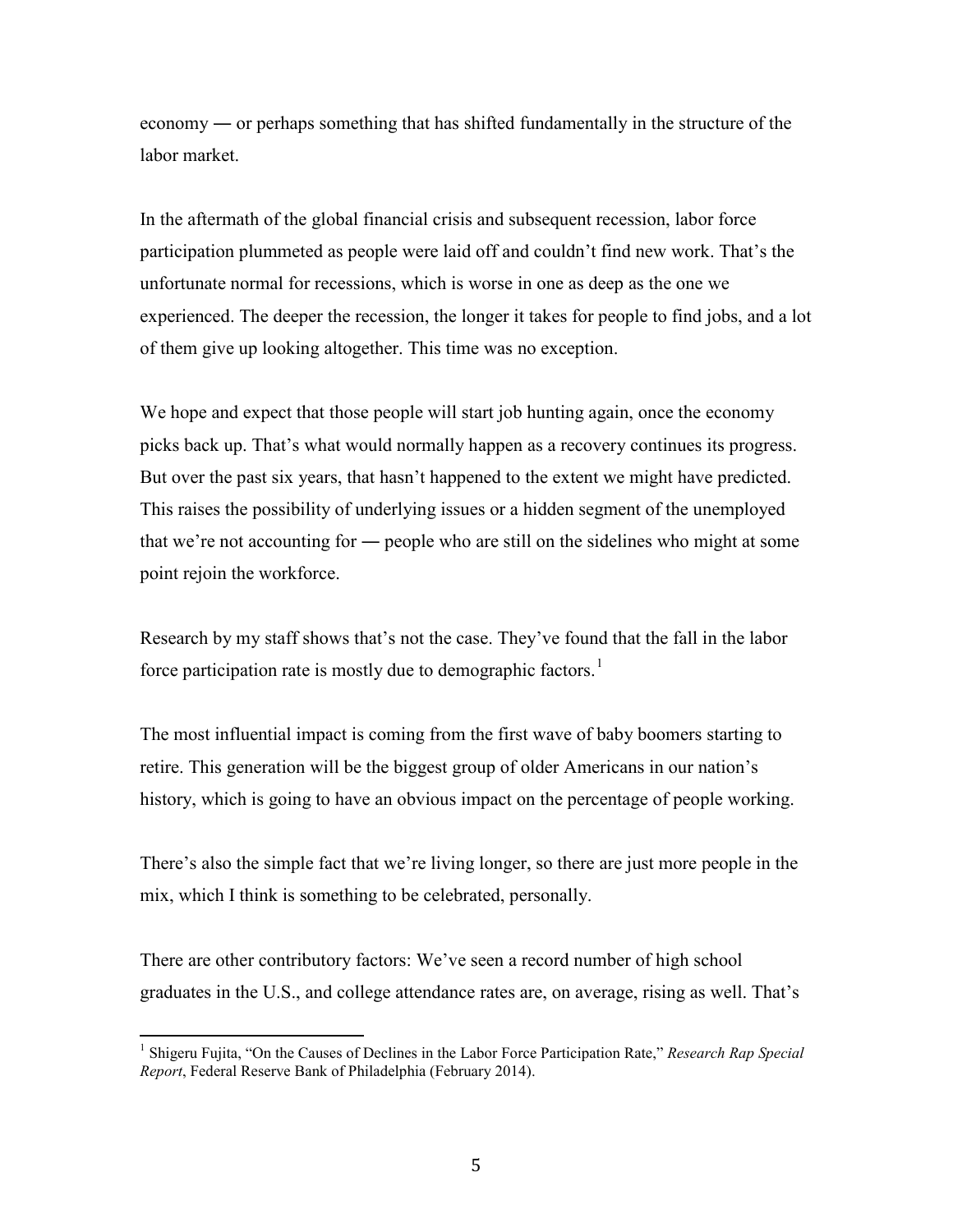delaying some people from entering the workforce, and many students are foregoing work while they're studying.

Additionally, there seems to be a shift in views on work-life balance, with more people deciding a one-income household is worth the tradeoff. For some people, it's a matter of leisure time or the preference to have one stay-at-home parent; there's any number of reasons.

All of those factors affect the very basic equation of labor force participation, and they should be taken into account.

But we also have to look at historical precedent and whether we're measuring by the right yardstick. Part of the reason the labor force participation rate rose so dramatically in the past was also due to demographics. The post-World War II period was marked first by the baby boom and its attendant influx of workers to the economy. And it also saw the rapid entrance of women into the workforce. Female participation rates increased from less than 35 percent to around 60 percent in this period. That wave of people joining the workforce made a huge difference to participation.

But we're no longer in a situation that will allow for a similar boost or a similar rate. There's no large portion of society that's left out. There's no one group whose entry to the market will have that significant an effect. And the population is growing more slowly, meaning we won't see the kind of boost the baby boom gave us either.

After accounting for all those factors, the lower rate of labor force participation is understandable. And in the case of people living longer and enjoying their retirement or more people able to make choices that fit their life preferences, it's a positive.

But the effects of the drop in the participation rate are something we need to look at here. Because the vast majority of the decline is the result of the baby boomers' retirement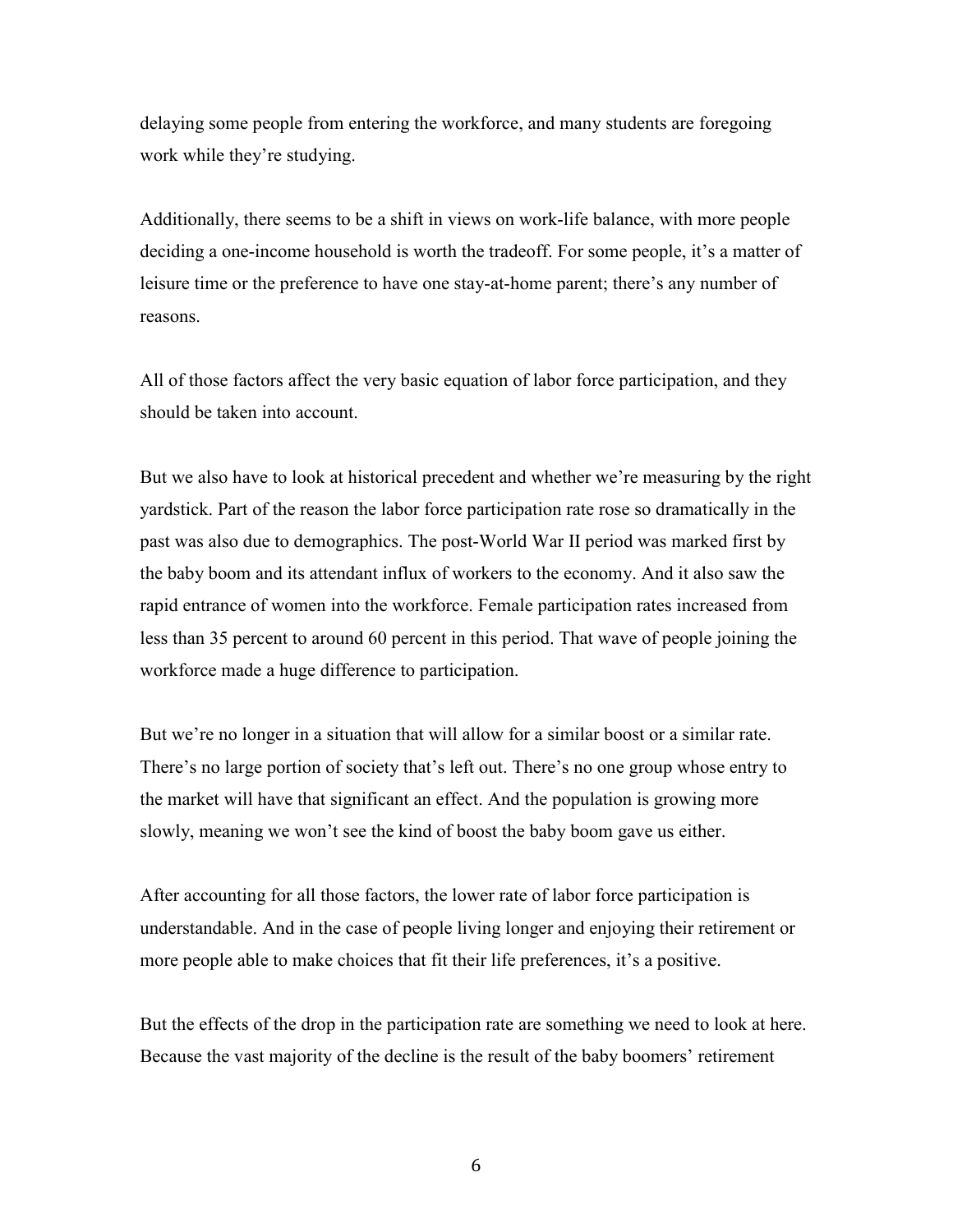onset, my staff doesn't think the trend will reverse. In fact, they project that the participation rate will drop a further 2 percentage points over the next five years.

If the low participation rate doesn't reflect a portion of the population that still wants, but can't get, work, does this matter?

The answer is yes. Or YES.

#### **Some Consequences of the Declining Labor Force Participation Rate**

It matters because labor force participation affects growth. We can see that by studying the U.S. economy during the recovery. After bottoming out in mid-2009, real GDP grew at an average of about 2 percent for the subsequent six years. That's very slow for a recovery; it's even slow by historical averages. To put that in context, growth averaged 3.5 percent in the second half of the 20th century ― of which 1.7 percent came from the expansion of the American workforce. By contrast, the labor force has only grown by 0.5 percent over the recovery, less than half the historical average.

With all those people in retirement and with people living longer, there are more economic pressures to contend with. We need a labor force that can help meet that challenge.

The consequence of a declining participation rate means that output will shrink. That is, with fewer workers, the United States will produce less. When we produce less, growth stalls.

Then there are the demographic shifts: The changes to the American labor force in age, in educational attainment, and in expertise in certain sectors are actually harming productivity. In general, productivity is higher in mid-career workers, and their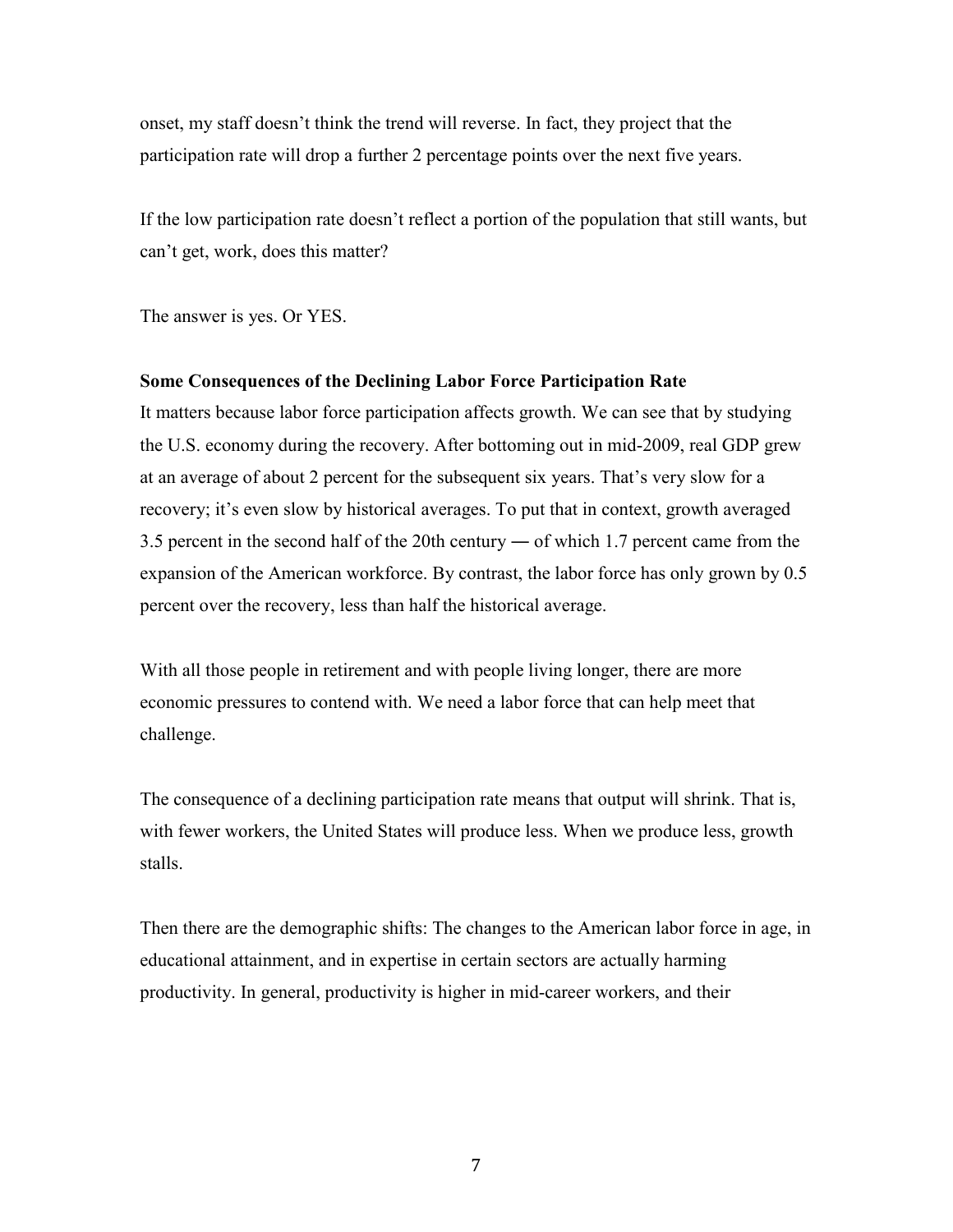proportion of the U.S. labor market is smaller than it was during the height of the baby boom's working years.<sup>[2](#page-8-0)</sup>

We therefore have a workforce that is less productive than it used to be with the pressure of caring for a retiring segment of the population that is bigger than it's ever been before. There will be a strain on Medicare and Social Security, leaving fewer resources for the country to spend on other areas ― for instance, maintaining our competitive global edge.

Ultimately, places with a high participation rate are more successful, healthier economies. If that is the case, and we've all but tapped our resources, can anything be done?

Again, the answer is yes.

#### **An Alternative Policy Measure: Immigration**

Part of the Fed primer is that we make monetary policy, not fiscal or other policy. So the points I make today are from the perspective of someone who is affected ― both as a policymaker and a citizen ― by the decisions made in legislative halls, but not as someone who's in a position to make those changes himself.

Monetary policy is actually limited in its scope. Taxes and spending, debts and deficits, government funding and laws that affect the labor force are all out of our purview. The Fed's job is to create the conditions for a strong and healthy economy. Changing the trajectory of U.S. growth will take legislative action, like investments in human and physical capital, which we can't do. But we can point out the economic benefits.

The fact is that we have a strong labor market. We're a far cry from the worst of the crisis when unemployment reached 10 percent. The issue now is that employers are struggling to fill the jobs they have open. Even with workforce development programs, which are

<span id="page-8-0"></span> $\overline{\phantom{a}}$ <sup>2</sup> James Feyrer, "Demographics and Productivity," *The Review of Economics and Statistics*, MIT Press, 89:1 (February 2007), pp. 100–109.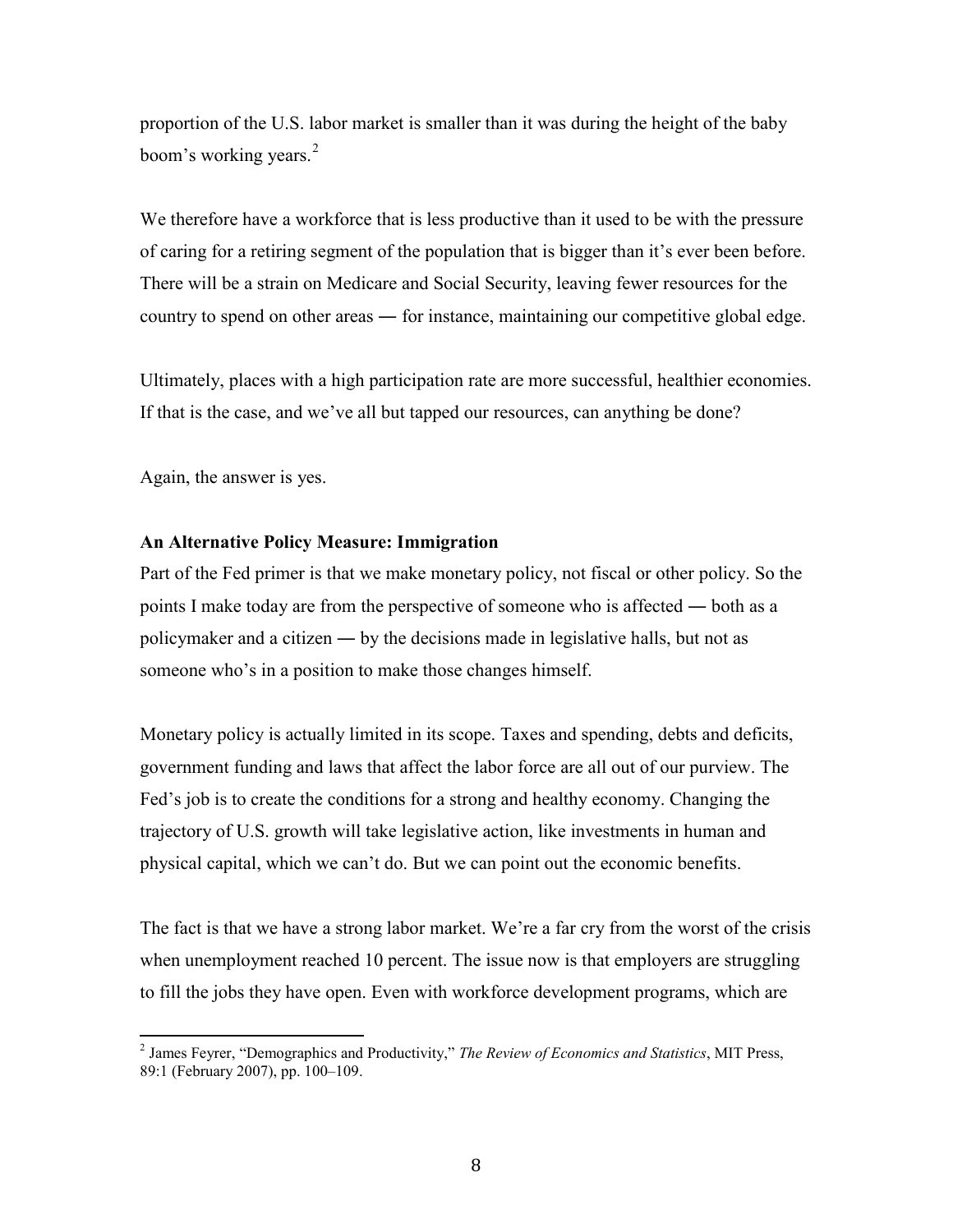also necessary, we don't have the people to fill them. We need to close the gap in the workforce. And given the long-term demographic trends, we need to turn to outside sources.

We need people.

That's the missing ingredient in the participation rate and in growth.

One potential source is immigration. Again, I want to be clear: I'm not suggesting immigration policy or telling anyone how to go about legislating. I don't want to get into a debate about immigration or the questions of documented or undocumented residents. I want to talk about the numbers and the data and their potential effect on the U.S. economy.

And from an economic standpoint, immigration, particularly high-skilled immigration, is a source of immense potential for economic growth.

Today, immigration accounts for 13-plus percent of the U.S. population. This share has been steadily increasing over time: In 1990, it was 8 percent.

Much of the immigration debate surrounds the level of skill and contribution of new arrivals to the U.S. But the truth is that much of the flow of immigration over the past 15 years has been highly skilled and well educated. Over that period, the college-educated immigrant population grew from 5.9 million to 10.5 million. The native-born collegeeducated population also grew but at a much slower pace.

Most important, immigrants tend to have a higher participation rate ― something we need.

This touches on the most prevalent concern about immigration: the fear of losing American jobs. There is, however, scant evidence to support the anxiety, especially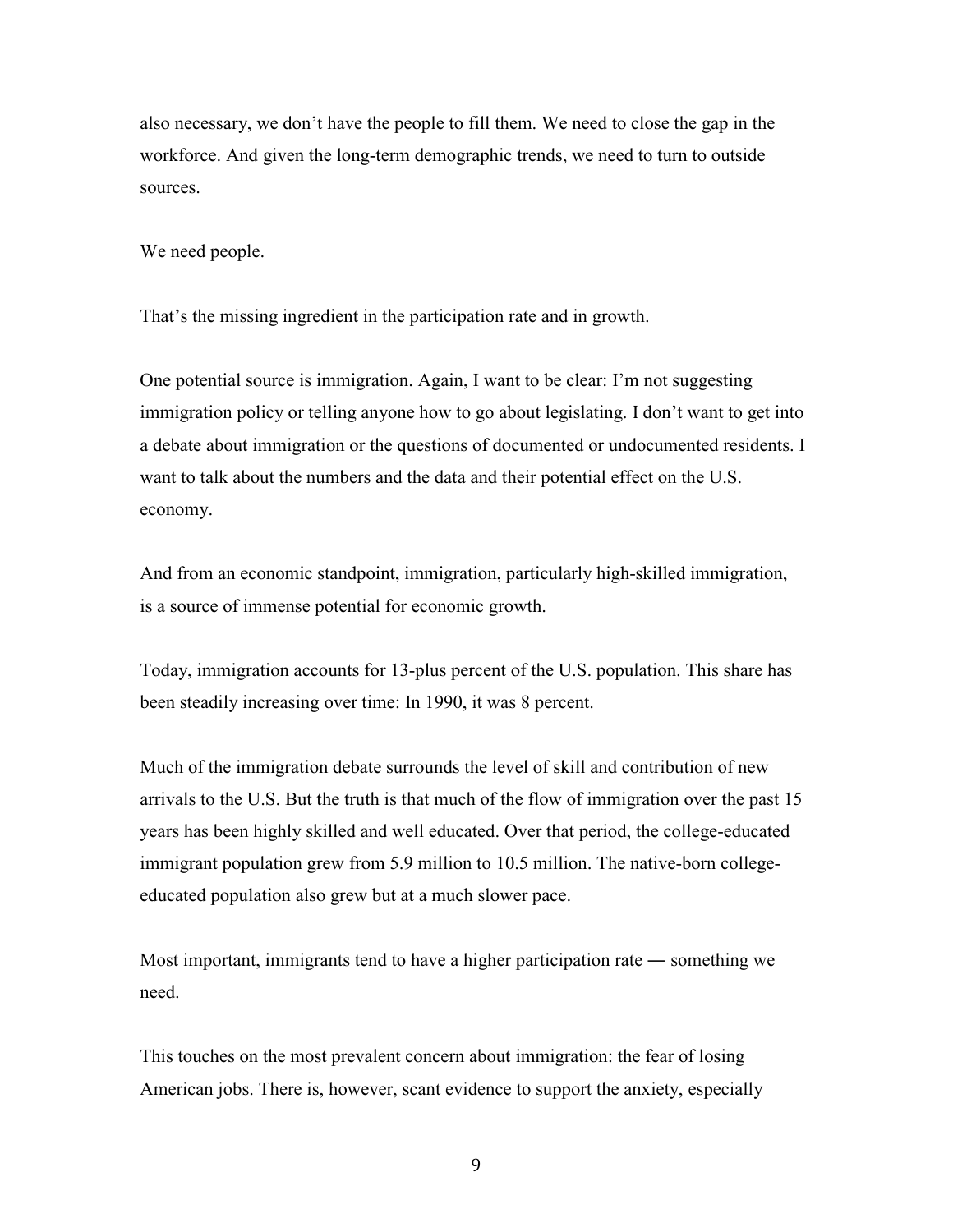where skilled immigrants are concerned. In fact, most studies have shown that it's a net benefit for the rest of us.

One recent paper examined how the increased flow of immigrants in the STEM fields ― that is, science, technology, engineering, and math ― affected the labor market outcomes of native born workers.[3](#page-10-0) The researchers found that a 1 percentage point increase in the number of foreign STEM workers actually increased wage growth of the collegeeducated population by 7–8 percentage points in the long run, and 3–4 percentage points for those without a college education.

They also found that inflows of foreign STEM workers increase productivity growth more generally, accounting for somewhere between 30 and 50 percent of the aggregate U.S. productivity growth between 1990 and 2010. Other research backs this up.<sup>[4](#page-10-1)</sup>

This reflects the "scale effect" in economic theory — that greater population growth is tied to higher per-capita growth rates. In this model, scale comes from the theory that more ideas are developed when more people are engaged in research. Because anyone can use the same idea at the same time, any single idea can be used by lots of people to produce growth. Therefore, more people equals more ideas equals more growth.<sup>[5](#page-10-2)</sup> More

<span id="page-10-0"></span> $\frac{1}{2}$ <sup>3</sup> Giovanni Peri, Kevin Y. Shih, and Chad Sparber, "Foreign STEM Workers and Native Wages and Employment in U.S. Cities," National Bureau of Economic Research Working Paper 20093 (2014).

<span id="page-10-1"></span><sup>&</sup>lt;sup>4</sup> William R. Kerr and William F. Lincoln, "The Supply Side of Innovation: H-1B Visa Reforms and U.S. Ethnic Invention," *Journal of Labor Economics*, University of Chicago Press, 28:3 (2010), pp. 473–508, 07.

Jennifer Hunt and Marjolaine Gauthier-Loiselle, "How Much Does Immigration Boost Innovation?" *American Economic Journal: Macroeconomics*, American Economic Association, 2:2 (April 2010), pp. 31–56.

<span id="page-10-2"></span> $<sup>5</sup>$  Charles I. Jones and Paul M. Romer, "The New Kaldor Facts: Ideas, Institutions, Population, and Human</sup> Capital," *American Economic Journal: Macroeconomics*, American Economic Association, 2:1 (January 2010), pp. 224–245.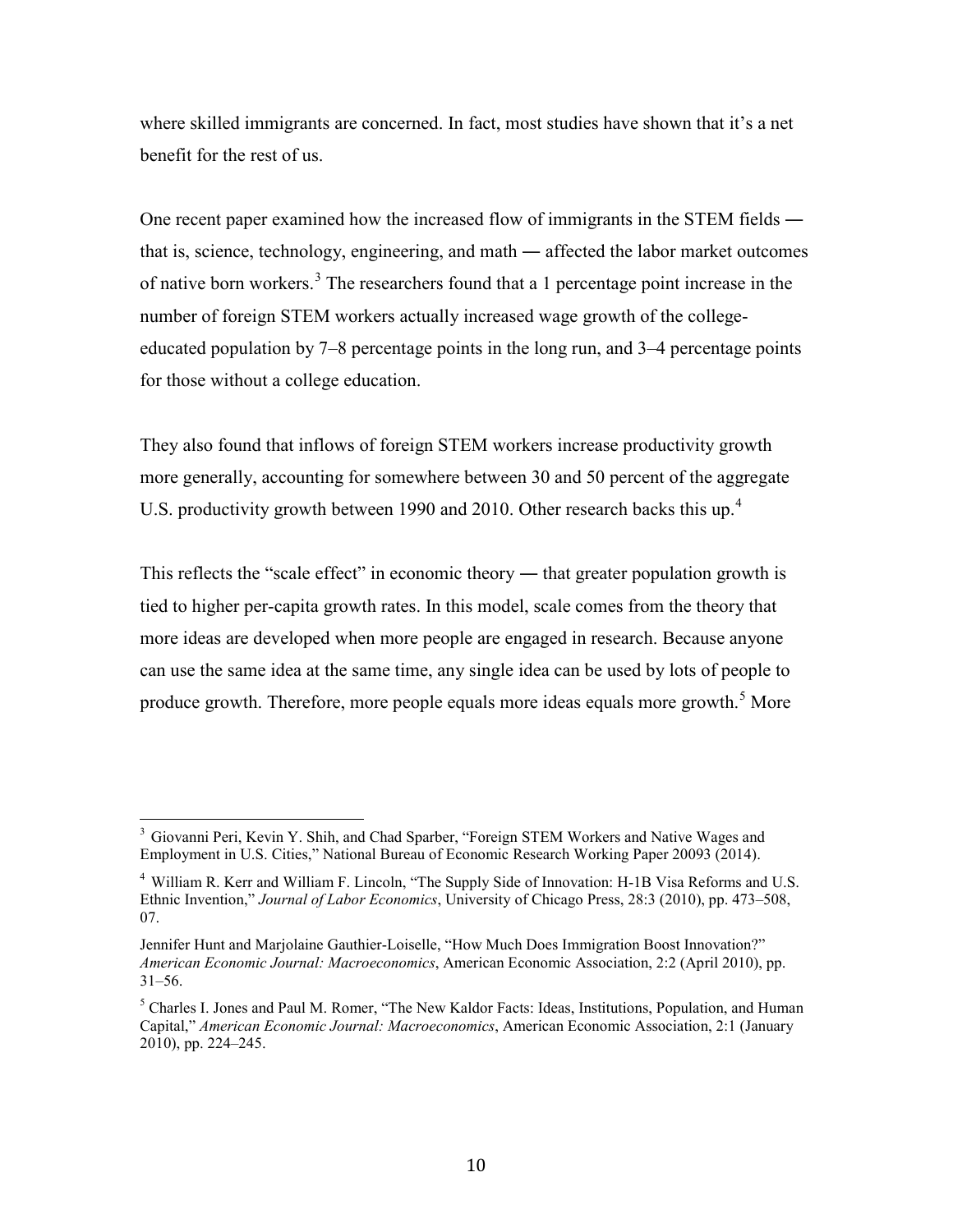than 80 percent of U.S. per capita growth in the second half of the 20th century can be attributed to this scale effect.<sup>[6](#page-11-0)</sup>

The bottom line is that a larger and more highly skilled labor force fuels economic growth, something we will need to meet the demands of demography.

I said I'd be academic, but on a personal note, I'd add this: Pretty much all of us are the product of immigration. At some point, near or far down the line of our ancestry, someone came to this country and helped make it what it is today. America is a constantly evolving nation, which is one of our strengths. Much of that is due to the influence of waves of immigration that brought over new ideas and swelled the workforce. It's as true today as it was during the Industrial Revolution or at the turn of the 20th century.

One of the comparative advantages of the United States, since our inception, has been our ability to assimilate immigrants from all over. It built both the greatest economic power on the planet and the American dream that defines it. We're good at this. We're arguably better than anyone else on earth. So let's play to our strengths. It's in our own economic interest.

### **Implications for Monetary Policy**

Since I've just spent some time talking about other people's areas of policy, I'll be fair and talk about what lessons this has for my own.

Falling participation rates pose important challenges for monetary policy. Both the aging of the population and lower productivity will likely deliver a lower natural rate of interest

<span id="page-11-0"></span> $\overline{\phantom{a}}$ <sup>6</sup> C.I. Jones, "Sources of U.S. Economic Growth in a World of Ideas," Papers 99–29, United Nations World Employment Programme (2000).